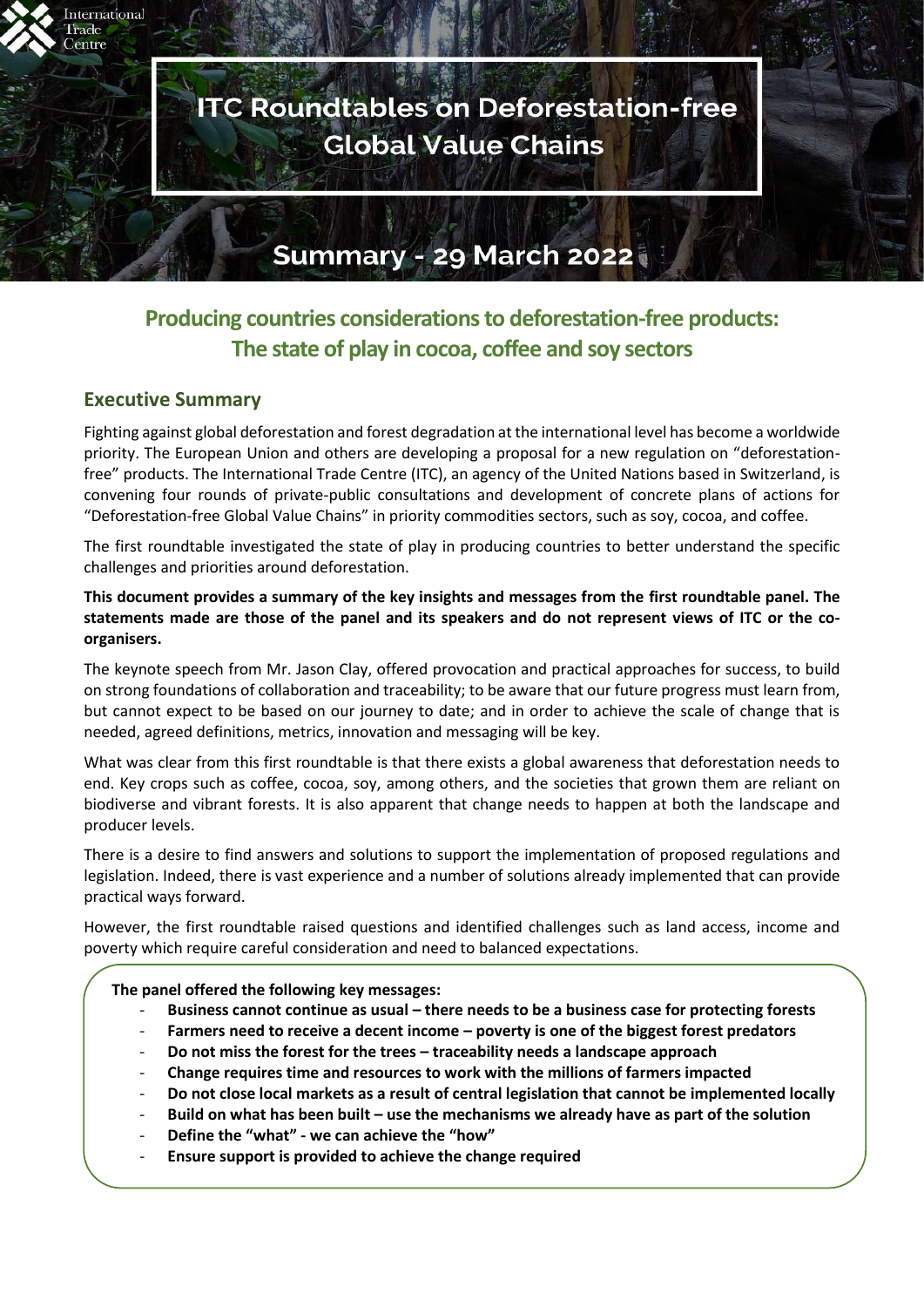# **Contents**

| Do not close local markets as a result of central legislation that cannot be implemented locally 2 |  |
|----------------------------------------------------------------------------------------------------|--|
|                                                                                                    |  |
|                                                                                                    |  |
|                                                                                                    |  |
|                                                                                                    |  |
|                                                                                                    |  |
|                                                                                                    |  |
|                                                                                                    |  |
|                                                                                                    |  |
|                                                                                                    |  |
|                                                                                                    |  |
|                                                                                                    |  |
| Mr. Hien Le - Former Project Manager GREENcoffee Project in Vietnam, Owner of "Le Cafe beyond      |  |
|                                                                                                    |  |
|                                                                                                    |  |
|                                                                                                    |  |
| Mr. Rommel Betancourt Herrera - Phytosanitary and Zoosanitary Regulation and Control Agency,       |  |
|                                                                                                    |  |
|                                                                                                    |  |
|                                                                                                    |  |
|                                                                                                    |  |
|                                                                                                    |  |
|                                                                                                    |  |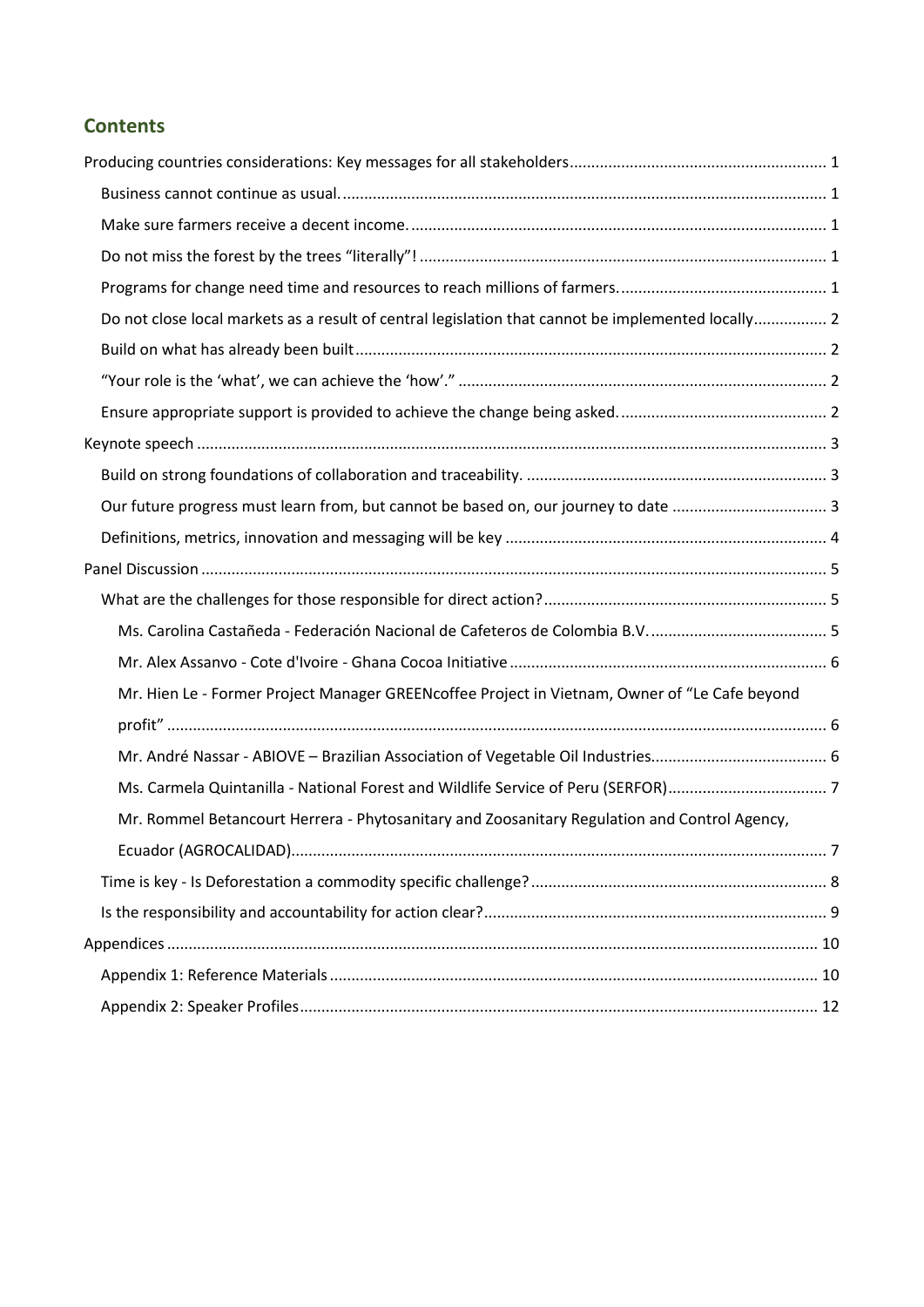# <span id="page-2-0"></span>**Producing countries considerations: Key messages for all stakeholders**

### <span id="page-2-1"></span>**Business cannot continue as usual.**

**The business case for protecting forests and the farmer must be at the centre**. For crops such as cocoa, with \$120B in value, only offering 5% to the country and then 2% to the farmers is untenable.<sup>1</sup> The price obtained by the producer is the key variable in the sustainability equation. And fluctuations in market prices must be limited to ensure that the producer receives a fair and equitable share. This is true for all crops and without which such farming will continue to be synonymous with poverty and decline. In many regions farmers are already walking away from the land.

The panel hopes that the EU's decisions will strike the right balance between incentive and constraint, through dialogue with the producer countries, rather than through unilateral action.

# <span id="page-2-2"></span>**Make sure farmers receive a decent income.**

A decent income is a basic human right and legislation must ensure decent income is the foundation for change. The requirements begin being asked of producers cannot be supported without increased incomes. **One of the biggest forest predators is poverty. Securing a decent income for farmers is a precondition for tackling social and environmental challenges**. Farmers need an income level that allows them to thrive, and which provides for their wider needs. One suggestion by a panellist involved including a "prosperity income" into the proposed legislation. When changes are requested of the producers, whether that be legislation or customer-driven, the changes must take the local realities into account and not present insurmountable barriers that force farmers out of key markets, thus exacerbating poverty.

### <span id="page-2-3"></span>**Do not miss the forest by the trees, "literally"!**

Look at traceability from an integrated landscape approach. This will allow a more coherent implementation of programs and management of local challenges. Further, with "great data comes great responsibility". Once the transparency, and the detailed awareness is realised, **it is incumbent on the buyers, across the whole value chain, to be part of the solution**. There is a need to work together to "raise the bottom" where necessary and not simply exit the region and remove the issue from the buyers' value chain.

### <span id="page-2-4"></span>**Programs for change need time and resources to reach millions of farmers.**

The need for speed is recognised, but a more gradual transition is proposed, to ensure that such changes can be made and maintained. Progress and support for the positive actions underway must be maintained but targets and timings need to be realistic. Time is a key concern for all regions. **Action is needed now, but programs, working with millions of farmers and other stakeholders, often in remote areas and with poor access to education and systems will take time and require resourcing**. These resources do not exist locally. Currently market forces are not aligned to support such changes. However, the market as a whole could provide the resources needed. Using the market to support the change would be useful to explore, but this too will take time to implement.

Some panelists advocated for a moratorium of at least 5 years before the EU regulations' requirements come into effect, accompanied by measures to support producing countries to adapt to the proposed regulation.

<sup>&</sup>lt;sup>1</sup> Data from Alex Assanvo, Executive Secretary, Côte d'Ivoire – Ghana Cocoa Initiative.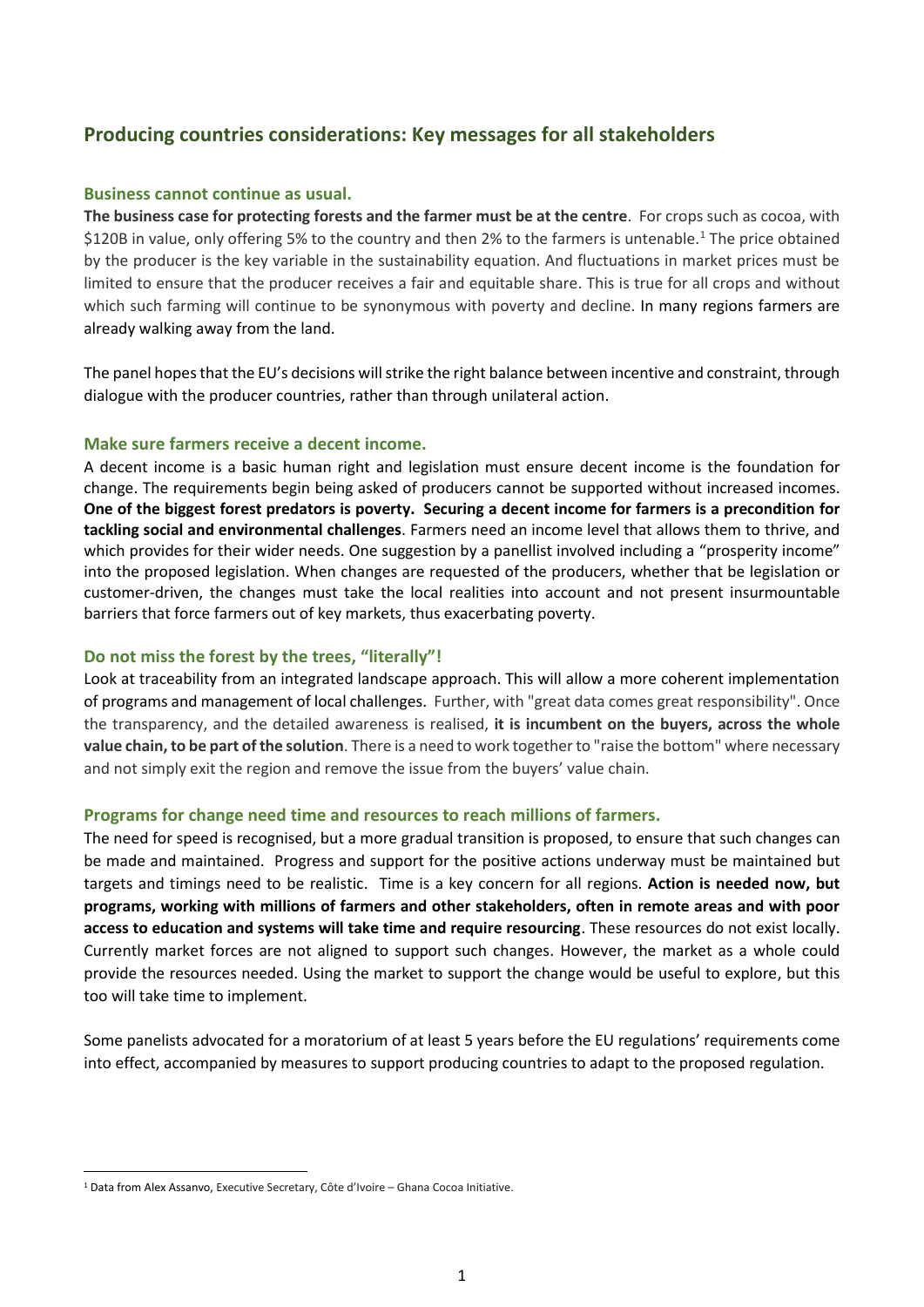**To achieve change, there is a need to change the conversation. Fundamentals such as poverty, land use ownership and cultural needs, must be addressed before successfully engaging and achieving progress.**  Regulation can provide benefits and a common approach, language, and methodology. This will help when engaging and referencing the work needed to be carried out. However, the regulations as proposed are unfortunately at odds with current implementation realities further up the supply chain and at farm level. Furthermore, these are not nuanced to meet local conditions and broader foundational issues such as local climate, culture, governance, and gender, among others.

### <span id="page-3-0"></span>**Do not close local markets as a result of central legislation that cannot be implemented locally.**

Programs for change must be flexible to account for farmers with limited ability to comply with the regulations. **The worry is that EU legislation might cause a barrier of entry into markets that cannot be overcome**. If the EU legislation is implemented, as it is expected to be, there is a major risk that many crops will not be able to enter the EU market. When regulation is proposed the consistent language and alignment with similar initiatives can support implementation. The regulations should be simple so that farmers can comprehend what is being asked of them. **Consultation on this must be extended with more clarity on what has been accepted and applied.** 

# <span id="page-3-1"></span>**Build on what has already been built**.

**Use the mechanisms we already have as part of the solution** to ensure continued progress from co-operatives to validation schemes and demonstrate how local challenges can be overcome. Taking advantage of existing approaches such as the Soy Moratorium, REDD+, GlobalGAP certifications and other approaches will ensure continued engagement of all stakeholders in the value chain and ensure continued progress towards the goal of deforestation-free supply chains.

### <span id="page-3-2"></span>**"Your role is the 'what', we can achieve the 'how'."**

Due diligence is needed as purely voluntary sustainability initiatives have failed to live up to their promise. Unfortunately, **the current European and global debate is too centred on "how" to achieve sustainable production instead of ensuring that the producers, the farmers, have the necessary resources to achieve it** and how the trade in global commodities can help deliver sustainable production. Targets are necessary but we have the local awareness of what is practical to action and achieve the outcomes needed.

### <span id="page-3-3"></span>**Ensure appropriate support is provided to achieve the change being asked.**

The EU's goal is "deforestation-free"<sup>2</sup>, but there is also a US Senate Bill for Forest Action focused on illegal deforestation and UK is also planning its own approach. The panel expressed a common view that **there needs to be a common, yet practical approach that can be delivered locally if appropriate resources are available.** It is incumbent on the legislators to take account of the local conditions and whilst targets can be set, they should not define the strategy, nor the innovations applied to implement it. The favoured approach by the panel is to manage the change locally with support (financial, technical, etc.) provided by the brands and international funders.

<sup>&</sup>lt;sup>2</sup> EU Legislation **Proposal for a regulation on deforestation-free products (europa.eu)** 

UK Legislation [Environment Bill 2020 -](https://eur03.safelinks.protection.outlook.com/?url=https%3A%2F%2Fwww.gov.uk%2Fgovernment%2Fpublications%2Fenvironment-bill-2020&data=05%7C01%7Cmsummerer%40intracen.org%7C6e87ce65be6b4f62275008da22a03f3d%7Cc3476d307bc34f9b9d15f444947ff4cd%7C0%7C0%7C637860368900161516%7CUnknown%7CTWFpbGZsb3d8eyJWIjoiMC4wLjAwMDAiLCJQIjoiV2luMzIiLCJBTiI6Ik1haWwiLCJXVCI6Mn0%3D%7C3000%7C%7C%7C&sdata=ZZF5he9LjN522g4tf%2BaFsqInl%2FE%2B578NAA0ct2w9XAQ%3D&reserved=0) GOV.UK (www.gov.uk)

US Legislation Text - S.2950 - [117th Congress \(2021-2022\): FOREST Act of 2021 | Congress.gov | Library of Congress](https://eur03.safelinks.protection.outlook.com/?url=https%3A%2F%2Fwww.congress.gov%2Fbill%2F117th-congress%2Fsenate-bill%2F2950%2Ftext&data=05%7C01%7Cmsummerer%40intracen.org%7C6e87ce65be6b4f62275008da22a03f3d%7Cc3476d307bc34f9b9d15f444947ff4cd%7C0%7C0%7C637860368900161516%7CUnknown%7CTWFpbGZsb3d8eyJWIjoiMC4wLjAwMDAiLCJQIjoiV2luMzIiLCJBTiI6Ik1haWwiLCJXVCI6Mn0%3D%7C3000%7C%7C%7C&sdata=L3MYerTxPz6iOgp9iukQzHK0fVPggnJHBLaUIUY59r8%3D&reserved=0)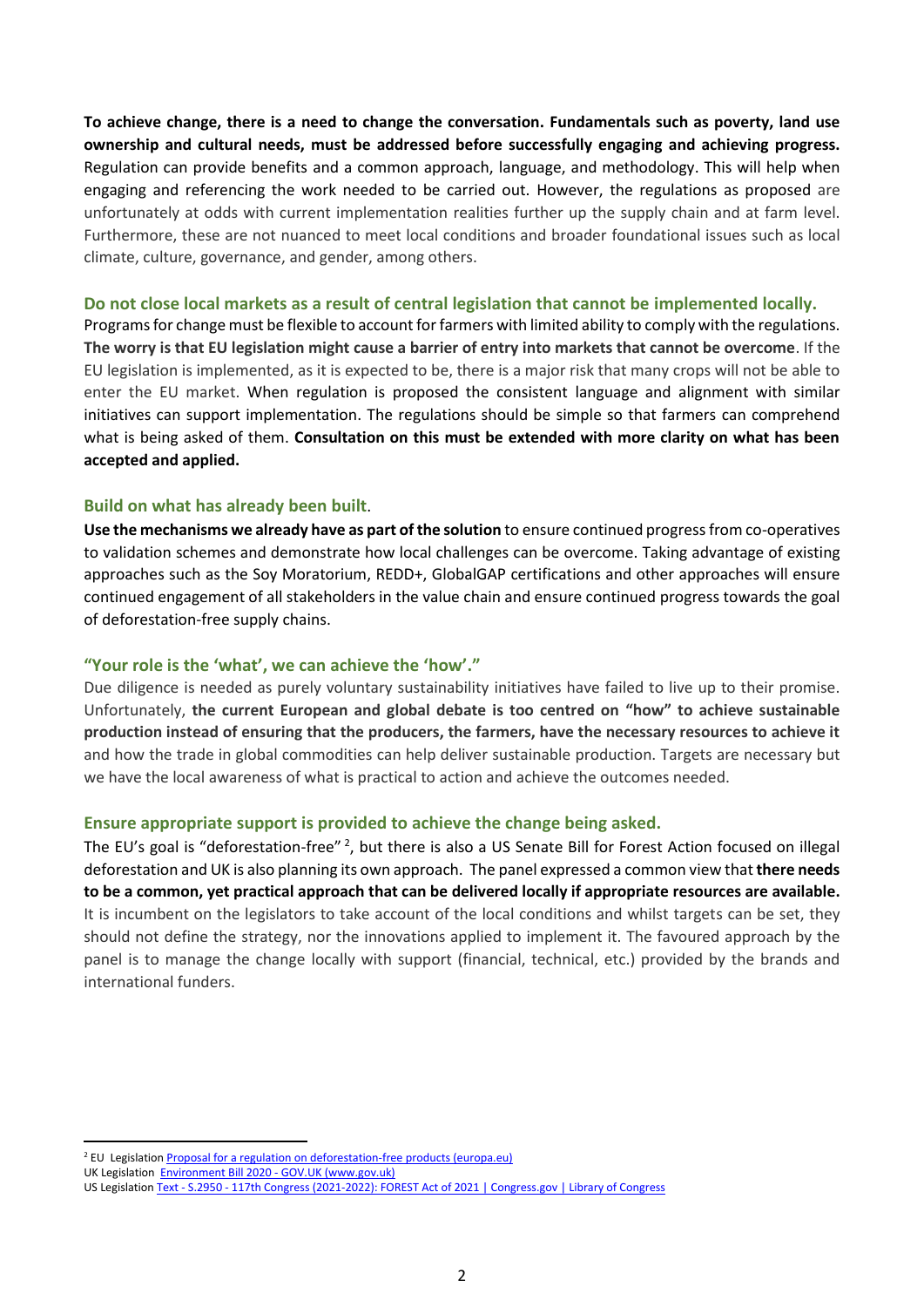# <span id="page-4-0"></span>**Keynote speech**

Jason Clay opened the roundtable with some key messages, looking long term to where the world will be in the next 20 to 50 years. Many of Jason's ideas were later reinforced in the panel discussion.

# <span id="page-4-1"></span>**Build on strong foundations of collaboration and traceability**

Two key enablers underpin our only chance of success to help food production make a positive contribution in addressing climate change: collaboration and transparency. We can only act at speed and scale if we can all work together.

Collaboration works and there are many examples of such successes. However, competition law is often a brake on progress with perceptions of senior leaders and legal counsel that working together in a collaborative way is not acceptable.

Traceability is not a natural option for commodities markets which are predicated on all individual commodities being interchangeable, but now there is a need to know where and how materials are produced. Current solutions do not provide for this and plans to adopt mechanisms in order to measure and validate progress are often where the challenges for action arise. Traceability is needed, but there is also a need to consider the scope and granularity of traceability solutions when considering of local application.

# <span id="page-4-2"></span>**Our future progress must learn from, but cannot be based on, our journey to date**

If you don't know where you are going any road will get you there. It feels like, we are all currently "driving the car looking out of the rear-view mirror." To meet a goal of 1.5C, we need to understand how to manage food production better and in more appropriate places.

Food production is the biggest threat to all life on earth. It is one of the biggest contributors to climate change and a current driver of biodiversity loss, water use and much more.

There cannot be just relative improvements – there needs to be absolute reductions, and no food business has yet embraced this fact. The approach will need to consider where the world will be, not where it is today and to anticipate the climate change impacts rather than react to them. There are more climate change related challenges than we are currently prepared for:

- Climate change is driving steep production declines and having significant impacts on smallholder farmers. Tree crops will need to be replanted every 8 to 12 years. What farmers have access to capital to do that? What financial market support is there for that? What market mechanisms will allow the farmers to use the varietal options and genetics to address these challenges?
- These developments will lead to displacement globally. At least half of those affected will be farmers and farm workers. What will the impact of this be on society and the environment?
- Eight countries "fill the gaps" when food shortages or losses arise. There has been a reliance on these eight countries since the start of this century to export cereals and oil seeds. Of these, several have had lower production and so caused increased costs globally or are even importing grain.
- Key producing countries have not yet experienced major droughts, but if and when a drought should occur, devastating impacts on the global food supply would result.

Business as usual will thus be more difficult as climate change erodes primary productivity by 10% to 15% on land and in water. In addition to overcoming this, the projected growth in consumption will also have to considered.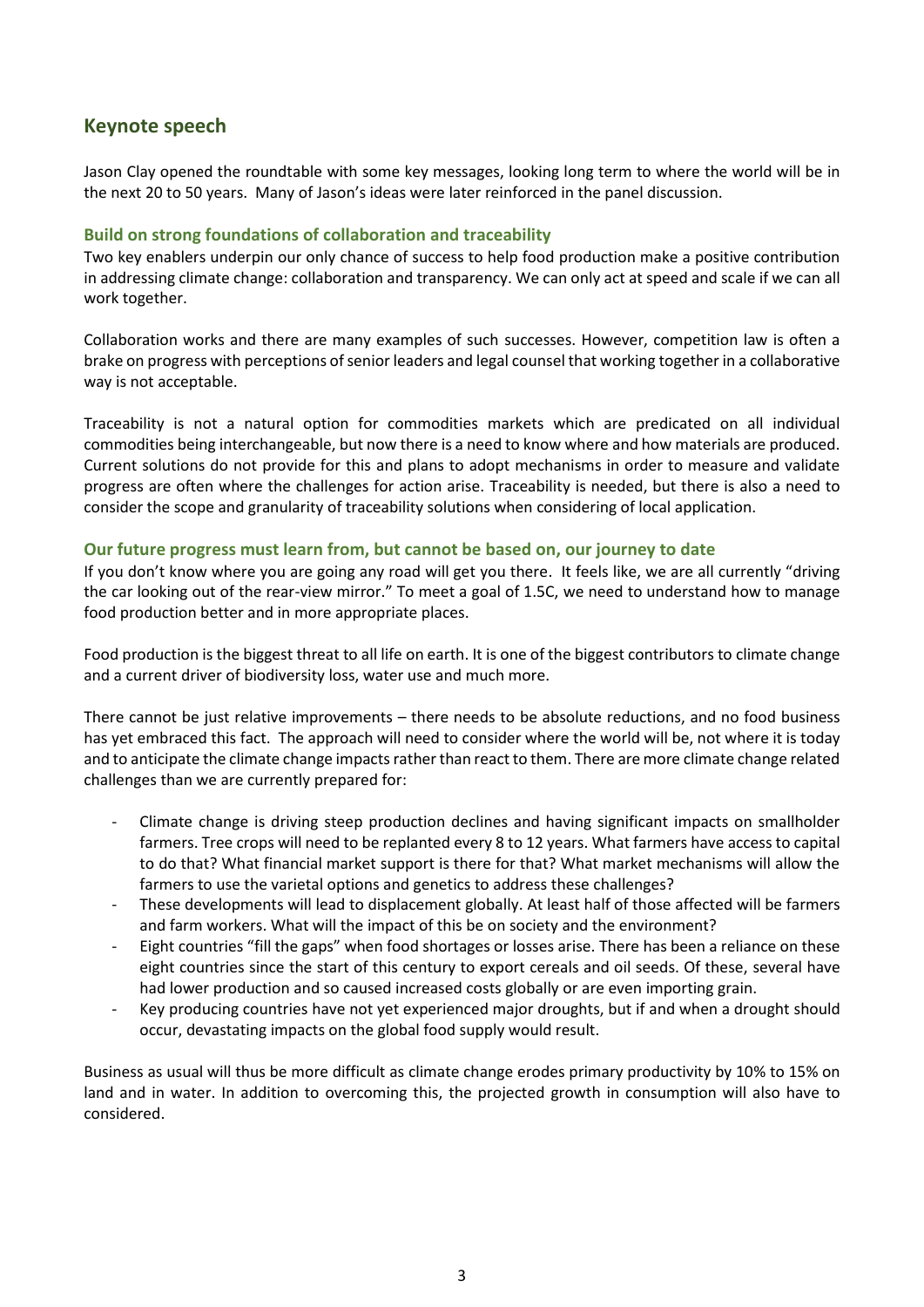# <span id="page-5-0"></span>**Definitions, metrics, innovation and messaging will be key**

Common metrics and methodologies are a foundational need. The EU is looking to create one Life Cycle Analysis (LCA) by 2024 and even the Science Based Target Initiative (SBTi) has issues with LCAs and analysis based on global averages. SBTi is trying to develop regional averages to address this. However, there might be 10 to 100 times differences between producers of the same crop even in a region depending on the practices and production systems they use. Hopefully an agreed set of approaches and methodologies is achievable. Averages may be useful for companies to assess their overall exposure and risks, but they do not identify where the worst performers are or what incentives would be necessary to move them. Common definitions of impacts as well as metrics for them will allow all producers to improve. Moreover, common definitions could help create an escalator where all could learn from each other and improve at their own rate.

Concepts such as the Codex Planetarius<sup>3</sup> may help to solidify the focus on key impacts and how to measure them as well as what minimal performance should be for globally traded food commodities. For the first time, this would allow humans to start managing planetary renewable resources as a global good.

Climate loss is a key concept to build into our thinking for the future. A new waste metric now exists which accounts for food not produced due to the impact of climate change. This is pre-harvest loss as a result of stress on plants or animals from increased temperatures, delays in planting or fields that can't be planted at all, increased incidence in pests and pathogens, temperature increases in plant and animal production and extreme weather events (drought, flooding, frosts or freezes). Focusing on increased efficiency and productivity will be needed but will not support or much less allow for the transformational change needed.

Experience indicates that setting standards or defining the outcomes wanted works better than setting targets for compliance. Standard or outcome setting often results in over achievement and real innovations are developed that can be shared so that others can improve faster as well. Beyond this, the real opportunity to achieve change at scale is to "lift the bottom" of the sector more than push harder at the top. The bottom 25% of the producers create around 50% of the sustainability issues but only 10% of the product. This is where the greatest gains can be made and global averages raised.

As our legislation develops, it will be important to consider how these issues and ways of thinking might impact commitment and progress to our goals.

Climate change and food production is not about what to think but how. Science helps us realise more and more that the position is worse than current perception. We can all learn from the Covid-19 pandemic and apply similar approaches to report climate loss, climate displaced peoples, and the climate death rate. Then, normalise this and make it part of our daily conversations. Awareness leads to consensus and consensus is the cornerstone for informed strategic action.

There is no new money in government or elsewhere to transform global food systems. There is a need to pivot existing government funding to the point to where the action needs to take place. This requires innovation and creativity. Some examples of progress include:

- Long term (15 year) contracts for cocoa including base price and incentives for both social and environmental improvements. This could be the norm going forward. Long term contracts are effectively collateral to be borrowed against for changing markets;
- Financial markets are taking a more positive and transformative role. Increasingly financial institutions are using ESG (environmental, social and governance) screens that cover deforestation, illegality, and other key criteria to filter risks;

<sup>&</sup>lt;sup>3</sup> Source[: Codex Planetarius | Publications | WWF \(worldwildlife.org\)](https://www.worldwildlife.org/publications/codex-planetarius)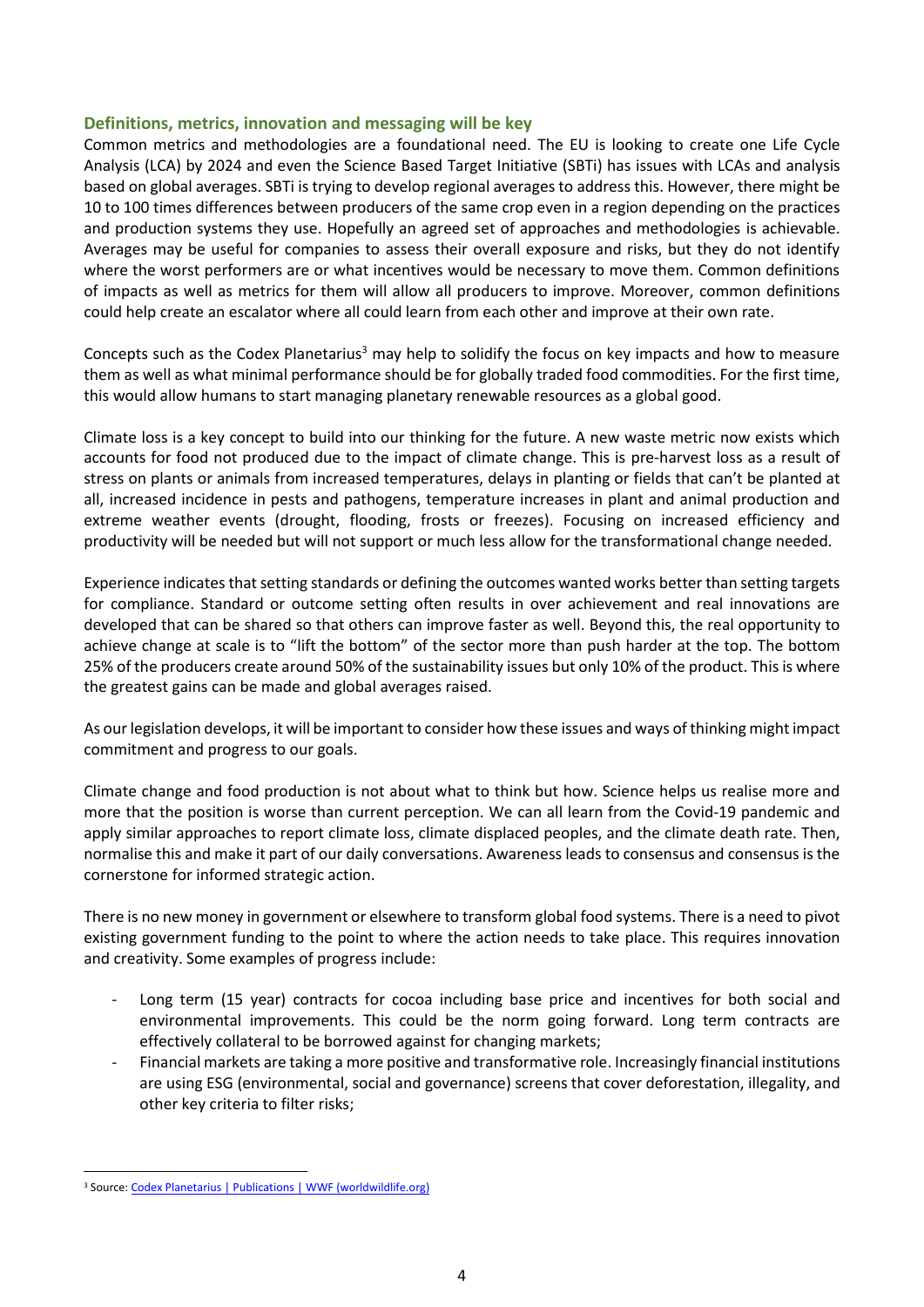- Animal protein companies and their feed companies are using ESG screens for feed ingredients to determine whether any of the hundreds of ingredients (and even more suppliers) are connected to deforestation, illegality or other ESG issues;
- Some traders have made a 2022 commitment for all soy from 25 of the municipalities most associated in Brazil, will be deforestation and conversion free.

Working together can send mutually reinforcing signals and help us all learn faster and take more effective actions faster and at lower costs. The backdrop for all this is that the global climate impacts already set in motion will be felt until the year 2500! This is not about our children or our grandchildren, it is about 21 generations into the future.

# <span id="page-6-1"></span><span id="page-6-0"></span>**Panel Discussion**

# **What are the challenges for those responsible for direct action?**

All business actors, governments and consumers should make it their common priority to ensure deforestation-free supply chains for agricultural commodities. Those supply chain actors responsible for achieving this are usually found upstream with the farmer or smallholder bearing the brunt of costs to achieve the changes needed. Are the producers, however, really able to deliver the change and is it reasonable to ask them to take on that responsibility? Will these questions still be asked in 10 to 20 years' time?

The panel's view was that in general:

- Across regions, the numbers of farmers that need to be engaged range from hundreds of thousands to many millions;
- On farm family sizes range from 4 to 8 people;
- Farmers are on average between 40 and 60 years of age;
- Farmer level of education is low (very little formal education);
- Average farm size is between <1 and 5 hectares depending on the crop and location;
- Most farms are located in remote areas:
- Some regions are highly reliant on ethnic minorities to farm;
- Access to markets is often only available through local collectors who buy the produce;
- Access to technology and mobile connective is often limited;
- Land ownership and land use certificates are often unavailable from local governments, and where they do exist certificates are often held by banks as assets against loans.

# <span id="page-6-2"></span>**Ms. Carolina Castañeda - Federación Nacional de Cafeteros de Colombia B.V.**

Coffee is a synonym of peace, stability and environmental protection for Colombia. Research shows that due to climate change, the total suitable area for coffee cultivation worldwide will be reduced by 50% by 2050 and due to warmer weather the growth phase for coffee beans will change. Colombian coffee is known for its high quality and with such changes, the delicious coffee being drunk today simply may not be the same in the future.

Environmental protection is a top priority for the Colombian Coffee Growers Federation and the future of all growers is at stake. The Colombian coffee sector is a net re-forester in Colombia.

While there is support for further action globally towards de-forestation free supply chains, local considerations must be accounted for in the process.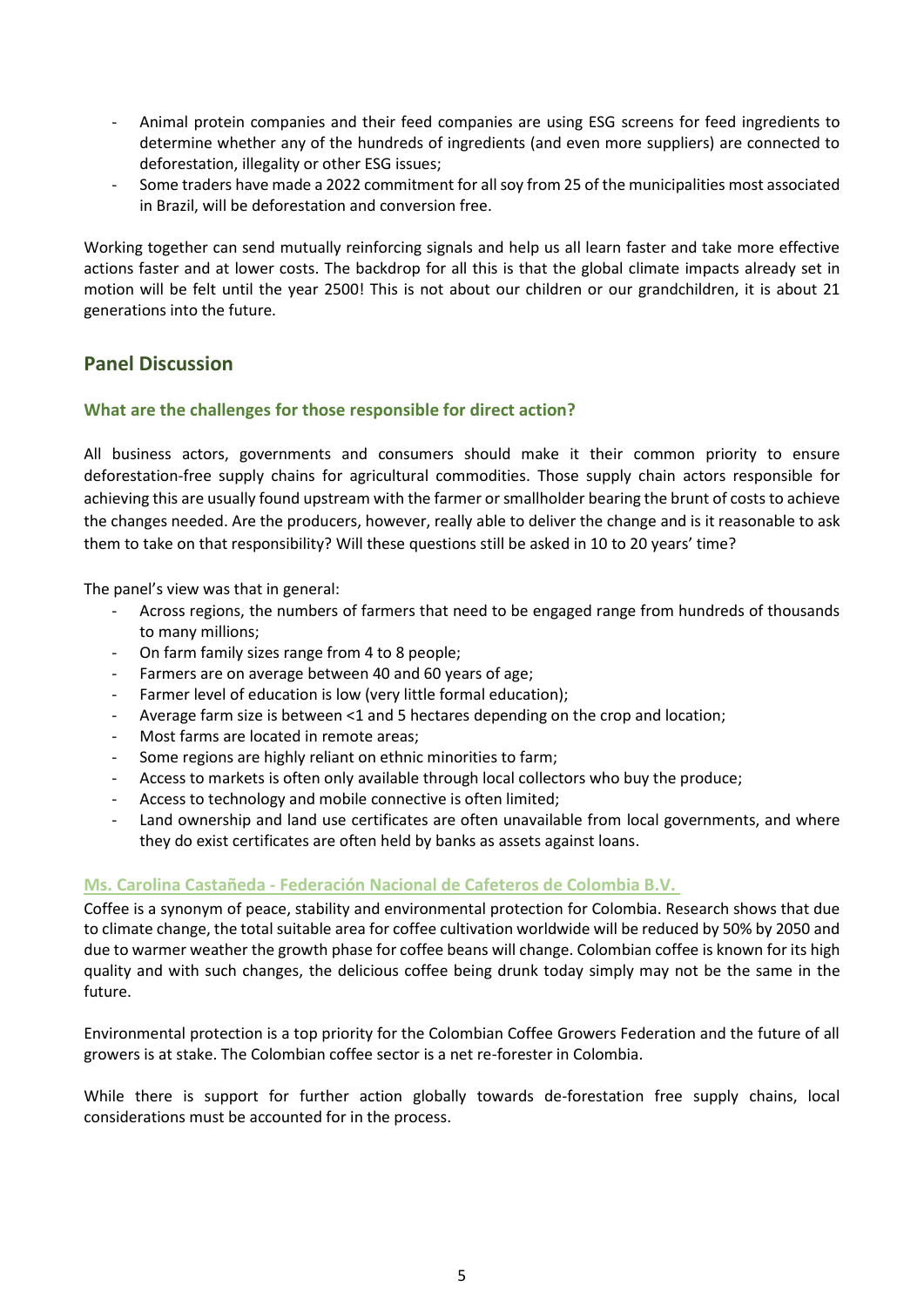# <span id="page-7-0"></span>**Mr. Alex Assanvo - Cote d'Ivoire - Ghana Cocoa Initiative**

From the producing country point of view, the three challenges (environmental, social, and economic) are interlinked. One of the root causes of deforestation in Africa is poverty; and to tackle deforestation it must be understood that not tackling the root causes may create more problems. First and foremost, one must consider the farmers' human right to earn a decent living. If farmers cannot sustain and provide for their families, expecting them to meet environmental and social obligations is unrealistic.

# <span id="page-7-1"></span>**Mr. Hien Le - Former Project Manager GREENcoffee Project in Vietnam, Owner of "Le Cafe beyond profit"**

The main concern for coffee production in Vietnam is the sustainability of cultivation, quality of the green coffee bean and access of poor farmers to high value markets for their high-quality green beans.

Our "green coffee" project, attempted to support coffee farmers to access more sustainable cultivation practices and markets through a mobile phone App, web and SMS technology. According to a survey conducted in early 2021, nearly 90% of coffee farmers have access to mobile phone services. There is an opportunity for applying mobile Apps as tools to support coffee farmers in capacity building and accessing the market.

Coffee farmers, cooperatives and local collectors play key roles in the traceability process but have challenges:

- Less access to high value markets and financial systems due to difficulties in transportation;
- No power to determine of market price;
- Vulnerable livelihoods (weak social, financial, and transport assets).

# <span id="page-7-2"></span>**Mr. André Nassar - ABIOVE – Brazilian Association of Vegetable Oil Industries**

Soy is a bulk product, with several trans-shipments (farm to truck, truck to silos, silos to truck, truck to railway, railway to warehouse in the port terminal, port terminal to vessel, etc.).

Our challenges include:

- Eliminating deforestation in soy supply chains without excluding suppliers (farmers);
- Implementing a workable traceability system without interrupting or losing efficiency on logistics operations. As soy is a bulk product this is hard and very much aligned with the challenges Jason identified in the keynote address;
- How traders communicate to suppliers (farmers) that certain markets want zero deforestation soy goes beyond Brazilian laws.

Since 2008, Brazil's Soy Moratorium is in place. Controlling/monitoring deforestation in soy supply chain is a long-term strategy for Brazilian soy industry. This is a foundational approach and helps to demonstrate protection for Amazon Biome but also for the Cerrado.<sup>4</sup> Brazil is the largest soy producer in the world with 40M hectares of soybean and half of that is in the Cerrado biome. This has been monitored through a robust, highly technically enabled solution.

<sup>4</sup> A biome, also called major life zone, the largest geographic biotic unit, a major [community](https://www.britannica.com/science/community-biology) of plants and animals with similar life forms and environmental conditions. [\(biome | Definition, Map, Types, Examples, & Facts | Britannica\)](https://www.britannica.com/science/biome) The Cerrado is a vast tropical biome in the highlands of Central Brazil composed of savannas and grasslands amid humid and dry forests.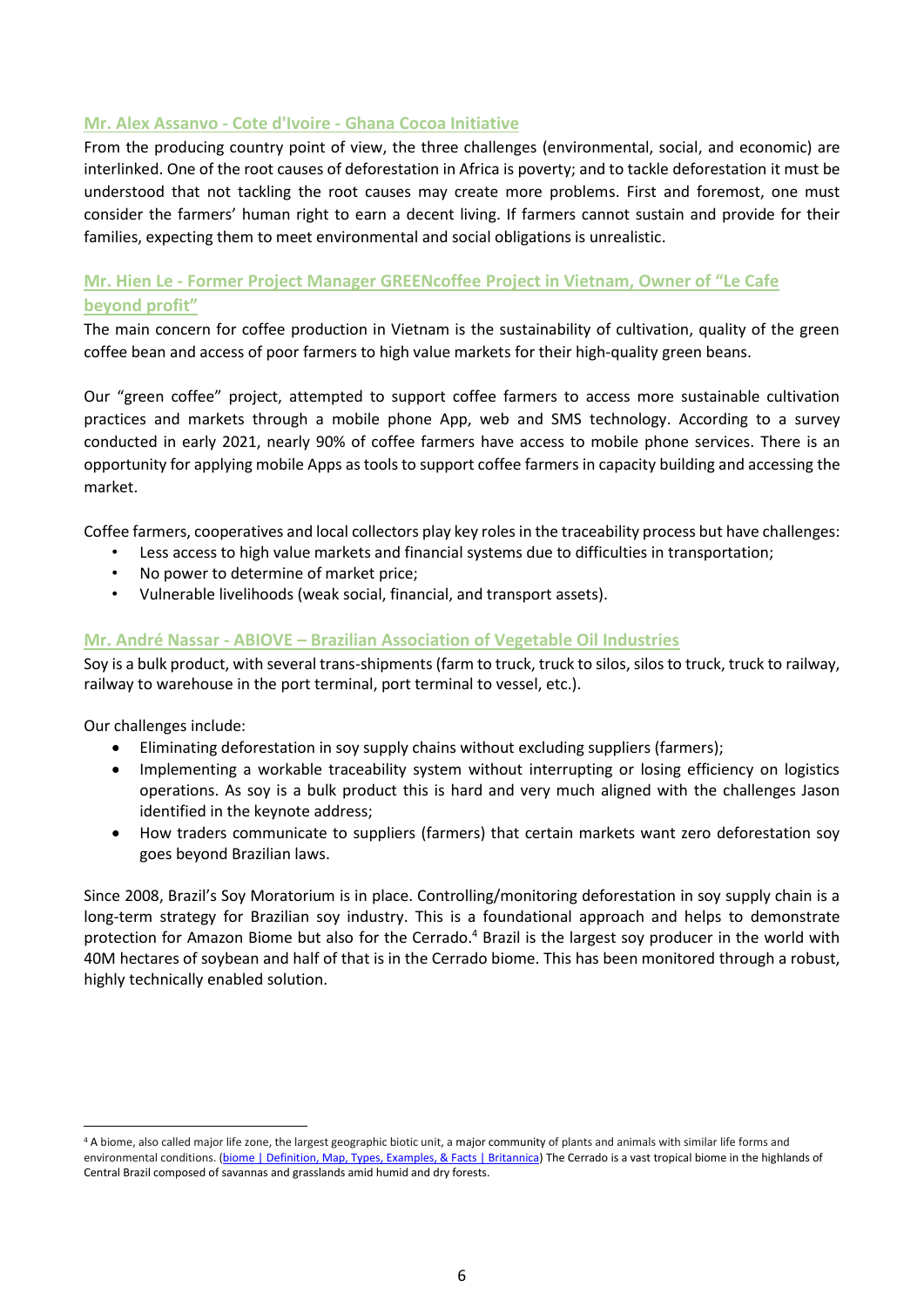# <span id="page-8-0"></span>**Ms. Carmela Quintanilla - National Forest and Wildlife Service of Peru (SERFOR)**

Peru's territory represents the second largest part of the Amazon. Peru is committed to the forest for the environment, for nature and for the people. As part of its environmental agenda, Peru assumes the international commitment to reduce the emission of greenhouse gases (GHG) in the Amazon region with mechanisms related to land use and land use change; and the need to promote sustainable agriculture free of deforestation, to achieve a sustained increase in the income and livelihoods of rural producers, prioritizing family farming, the sustainable use of natural resources and contributing to food security in the country.

Peru promotes a sustainable culture with the public and private sectors and civil society in four dimensions: Social, economic, environmental, and institutional in the achievement of objectives and part of a multistakeholder platforms for sustainable cocoa. There is a clear set of commitments that need to be included as part of solutions proposed (see Appendix).

The National Forestry and Wildlife Service is a public institution and is the national authority for forestry and wildlife in Peru, responsible for managing and promoting the sustainable use, restoration of degraded landscapes, conservation and protection of these resources through:

- Public policies and enforcement procedures support the fight against climate change and deforestation, with a focus on low-carbon sustainable development in all types of forests. Laws and regulation;
- Aspects in producing countries due to informality and illegal activities on deforested lands, limit ensuring the legal origin of commodities in value chains;
- Information and data systems are used for transparency: GEOBOSQUES, GEOSERFOR, and INFORCARBONO.

Challenges to account for include:

- Organization of small vulnerable producers;
- Support of the government to minimize impacts of the new regulation and rules of the game (incentives);
- Higher costs (fuels and fertilizers, certifications);
- Short-term closing of markets for small producers until they can comply with the new regulation.

# <span id="page-8-1"></span>**Mr. Rommel Betancourt Herrera - Phytosanitary and Zoosanitary Regulation and Control Agency, Ecuador (AGROCALIDAD)**

In 2020 there were over 1.5 million hectares of planted crops in Ecuador and with 200,000 families managing 39.25% of these crops. The average age of an Ecuadorian farmer is 57 and 62 % of producers have only completed primary education with land ownership of 87% owned cocoa plantation and only 2.6% are tenants.

Ecuador is the largest cocoa flour exporter globally and the EU represents 23% of Ecuador's cocoa exports.

As a producer of palm, cocoa and coffee, Agrocalidad has concerns with the proposed European legislation. A major barrier to small holders is how geolocation requirements will be applied, as this could exclude up to 99% of cocoa and coffee exports and 44% of palm oil exports in some countries. Options for geolocation to mill rather than direct geolocation to the farm would be more reasonable to achieve.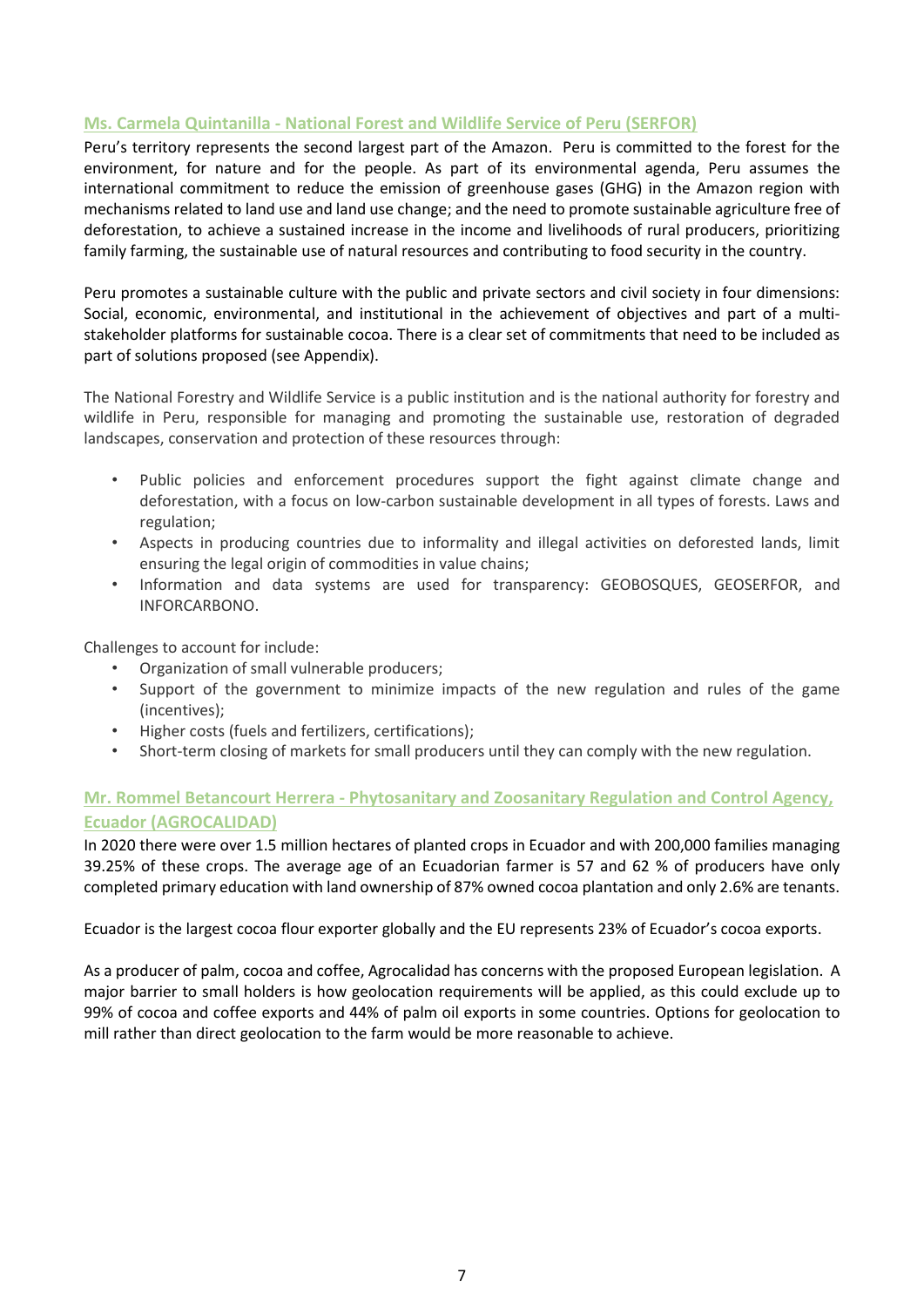# <span id="page-9-0"></span>**Time is key - Is Deforestation a commodity specific challenge? <sup>5</sup>**

The issue is urgent, action must be taken. Yet, many mechanisms are in place today that can be used as a starting point for legislation. Change requires a landscape approach. Whilst deforestation is not a commodity specific challenge, the experiences show that buyers/traders are capable of monitoring deforestation in specific commodities, and these are key parts of an overall solution.

Producing countries are already developing measures to create a better enabling environment (traceability systems, mapping, coordination, reforestation/forest protection/REDD+ programs, etc.) to address deforestation. At the same time there is a critical need to re-focus efforts on tackling poverty which is a root cause of deforestation. Certifications or thresholds at very specific farm levels tend to pose entry barriers to smaller coffee growers. Therefore, in the case of non-certified coffees, an option would be to select regions, instead of specific area sizes like half a hectare.

Experiences in implementing FLEGT indicates that time to action is very much longer than planned. There is much internal procedure and governance to account for:

- Government negotiations are lengthy;
- Ensuring that small farmers can easily follow the regulations, especially ethnic minority groups engaged in farming.

Coffee cooperatives can offer practical solutions that could work as they can offer assistance with:

- Engaging exporting agencies;
- Quality control;
- Guiding members of cooperatives in complying production process that compliant with exports and import regulations;
- Dealing with inputs suppliers, including finance.

Peru has been implementing cocoa and coffee renewal plans, sectoral agreements, action plans, and Reducing Emissions from Deforestation and Forest Degradation (REDD+), all aimed at sustainable production with a jurisdictional/ territorial and landscape approach. A number of such initiatives are already in place in Peru:

- The National Cocoa-Chocolate Plan sets out a joint vision towards cocoa differentiated in quality and sustainability to generate the conditions for growth, based on its recognition as a country producing fine, sustainable, certified, and traceable cocoa, mainly as organic with good social and environmental practices that must be reinforced;
	- o Peru shares the vision of the whole Amazon Region through OTCA Amazon Cooperation Treaty Organization, the Leticia Pact for the Amazon, and work on the Amazon Cooperation Strategic Agenda (AECA);
- Peru has been implementing the "Cocoa Forests and Diversity Agreement" and its Action Plan within the strategic framework of the Coalition for Sustainable Production. This multi-stakeholder platform promotes global leadership in tropical agriculture and in territories to guarantee deforestation-free and low-emission production.

In Peru, collaboration is helping achieve success, working with producers and other partners, including the Ministry of Environment. On Amazonian commitment, the National Forestry and Wildlife Service have developed a GAP certification with a voluntary module which references deforestation-free production. It is a recognised solution that could be endorsed by the EU and other legislation proposals.

<sup>&</sup>lt;sup>5</sup> This section provides a summary of the discussion among the panel.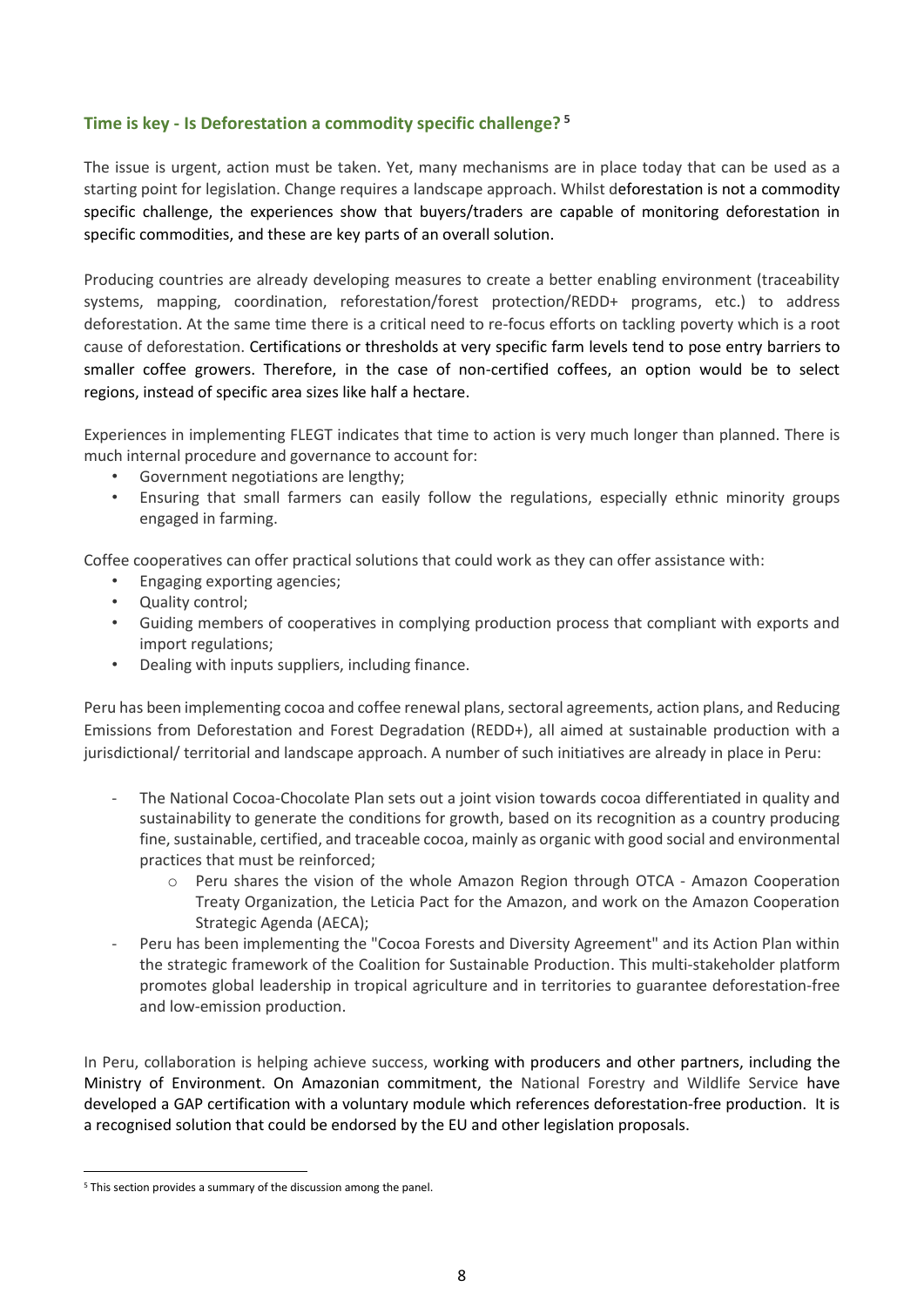# <span id="page-10-0"></span>**Is the responsibility and accountability for action clear?**

New legislative proposals as well as value chain stakeholders have requested additional production standards.<sup>6</sup> While reasonable, the intent and request can seem to some stakeholders as more of a transfer of responsibilities than a shared value model. These requests, and any proposed legislation, should support a shared approach that enable collaboration to achieve the desired results.

It is not realistic to expect quick change given the sheer number of farmers affected by the changes required. For example, there are approximately over 18 million transactions of Colombian coffee per year. Multiple buyers of Colombian coffee export worldwide. Therefore, even if the initial destination is not the EU, those roasters and traders will most probably start requesting all the applicable reporting for all the coffee sold.

There is a need for a huge investment in traceability and infrastructure. Accountability and responsibility for this is not clear. Prevention is perhaps the better way to spend these funds. Let's consider incentives to drive that.

To change behaviour, there is a need to change the conversation. If the right support is not provided, negatives consequences will be felt at the industry, farmer and GDP levels. The conversation has to engage at all these levels.

Local considerations are key:

- Size of farms differ by country and the same regulations cannot be equally applied in significantly different contexts. For example, compliance to legislation in countries with smaller farms has the potential to drive up the cost of the product, thereby reducing farmer competitiveness and increasing poverty rates.
- While a given country may be high risk at a macro level, a specific sector in that country may operate at a lower risk, thereby creating an unfair competitive playing field for those producers.

Income is key: The biggest threat to the environment is poverty. From a human rights perspective, farmers deserve a fair income, not just a living income but an income that allows for prosperity.

For some, the decision to convert forest into productive area is in the hands of the landowner but several market forces push that conversion. Buyers (such as traders) are not always capable of convincing farmers to reject the option of expanding through conversion.

<sup>&</sup>lt;sup>6</sup> This section provides a summary of the discussion among the panel.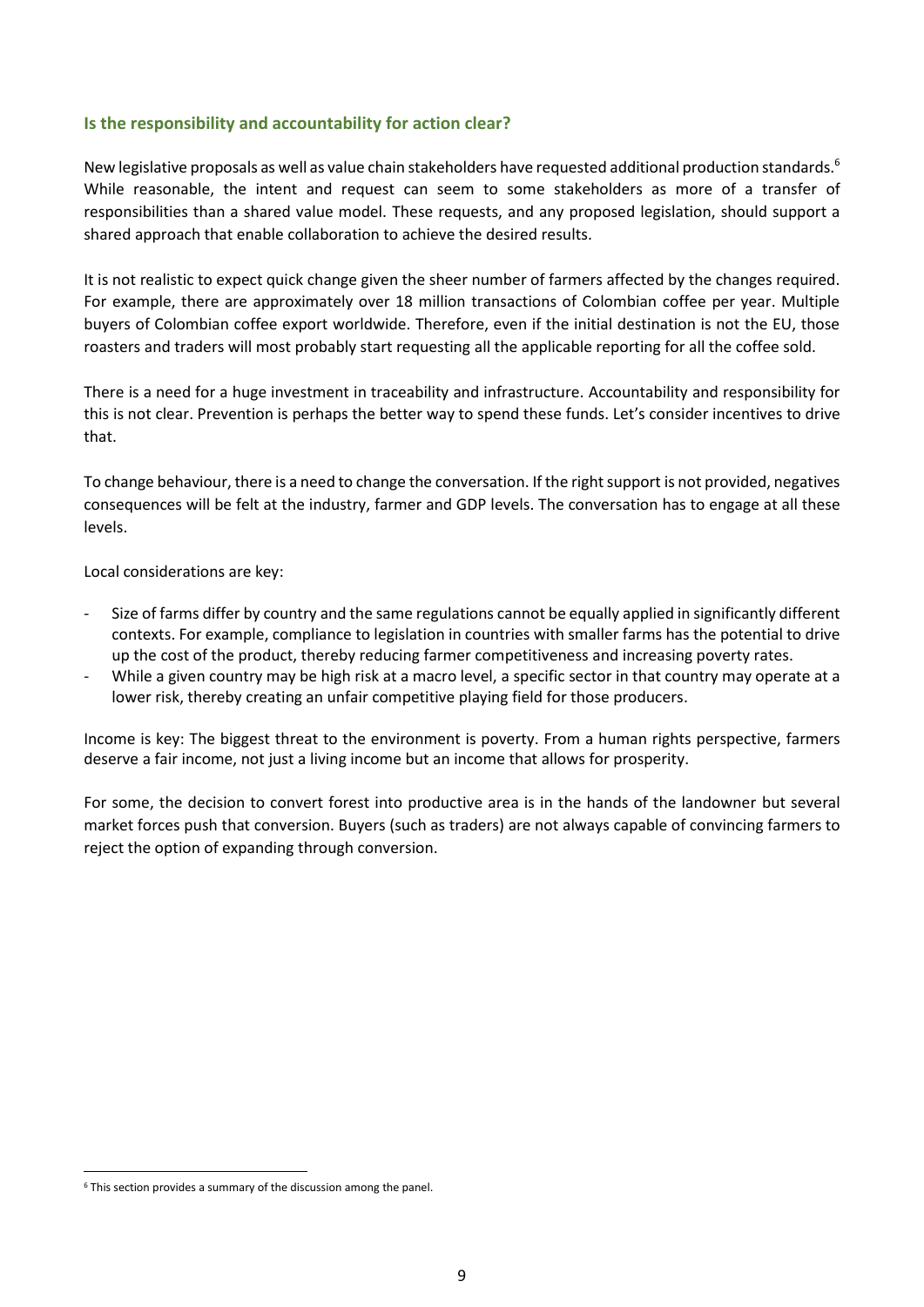# <span id="page-11-0"></span>**Appendices**

# <span id="page-11-1"></span>**Appendix 1: Reference Materials**



#### **Coffee Production in Colombia**

One banana harvested in country A, is one banana consumed by consumer C. The same does not apply to coffee. For a high quality washed arabica coffee, the process starts with the cherries from the tree, depulping them (removing the skin), washing them and drying them to get parchment. Parchment coffee has a silver skin or a thick paper layer. Farmers can sell the coffee wet or in parchment to the cooperative's purchasing point or to another buyer. If the coffee is wet, it has to be dried. Dry coffee has to be milled to remove the parchment on via an automated process to reduce labour costs, save energy and select the right quality for each buyer.

Parchment coffee cannot be roasted since the paper layer can start a fire. That is why it needs to be milled. Some buyers want the large beans, some others medium and others small. This implies milling coffee from hundreds of farmers to be able to select the required volume by bean size, colour, and quality for every customer. The result is green coffee.

Therefore, due to consistency, homogeneity, cost reduction and scale economies, most coffees are the result of consolidation of the supply chain from hundreds of small farmers as is the case of Colombia.

Since there are 540,000 Colombian coffee farmers and significant seasonality in the harvest, farmers sell coffee on average six times per year. Given the complexity of coffee's process from production, wet milling, drying, milling and exporting, there are over 18 million transactions per year for the exported volume. Most probably, the largest traders and roasters who have operations worldwide will request compliance of the regulation for all the coffee they buy independently of the destination market. This is due to the fact that they sometimes need to change destinations from other markets to the EU.

Most Colombian coffee exports to the EU are in the form of green coffee. The final step is roasting it or transforming it to instant coffee which is normally done in the buying markets.

Due to the supply chains and roasters' infrastructure, tracing back a cup of coffee in the EU could mean identifying over 1,500 coffee growers (taking into consideration roasters who make blends from four different origins).

Provided by: **Ms. Carolina Castañeda**, Director Europe, Federación Nacional de Cafeteros de Colombia B.V.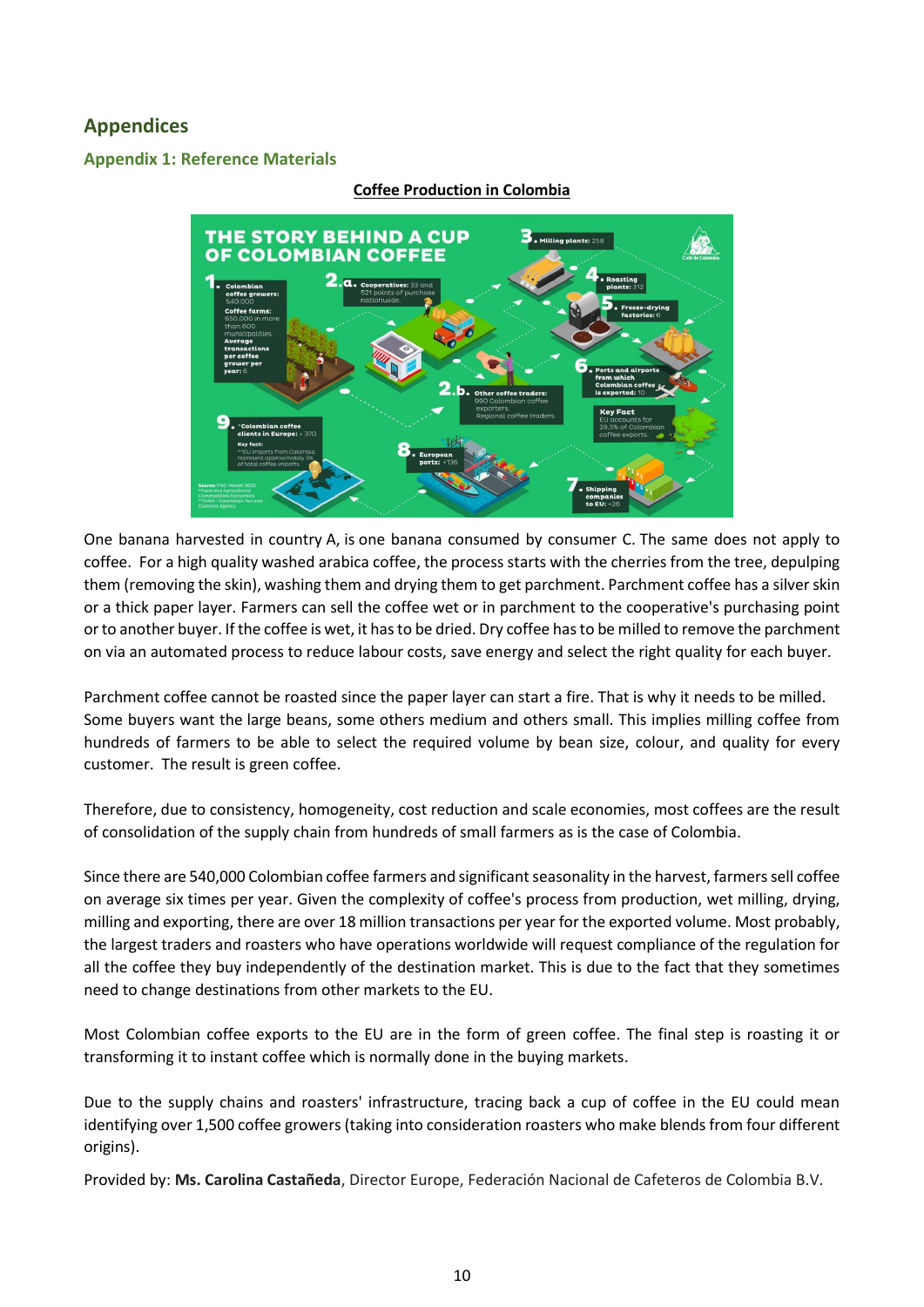

#### **Peru's commitments on sustainability challenges**

As part of its environmental agenda, Peru makes the international commitment to reduce the emission of Greenhouse Gases (GHG) in the Amazon region with mechanisms related to land use and land use change; and the need to promote sustainable agriculture free of deforestation, in order to achieve a sustained increase in the income and livelihoods of rural producers, prioritizing family farming, the sustainable use of natural resources and contributing to food security in the country.

Peru promotes a sustainable culture with the public and private sectors and civil society in four dimensions: social, economic, environmental and institutional in the achievement of its objectives.

Peru has been implementing cocoa and coffee renewal plans, sectoral agreements, action plans, and Reducing Emissions from Deforestation and Forest Degradation (REDD+) aimed at sustainable production with a jurisdictional/ territorial and landscape approach.

The National Cocoa-Chocolate Plan sets out a joint vision towards cocoa differentiated in quality and sustainability to generate the conditions for growth, based on its recognition as a country producing fine, sustainable, certified, and traceable cocoa, mainly as organic with good social and environmental practices that must be reinforced.

Peru has been implementing the "Cocoa Forests and Diversity Agreement" and its Action Plan within the framework of a strategy of the Coalition for Sustainable Production, the multi-stakeholder platform that promotes global leadership in tropical agriculture and in territories that guarantee deforestation-free and lowemission production.

Provided by: **Ms. Carmela Quintanilla**, Specialist in Financing and Projects, National Forest and Wildlife Service of Peru (SERFOR)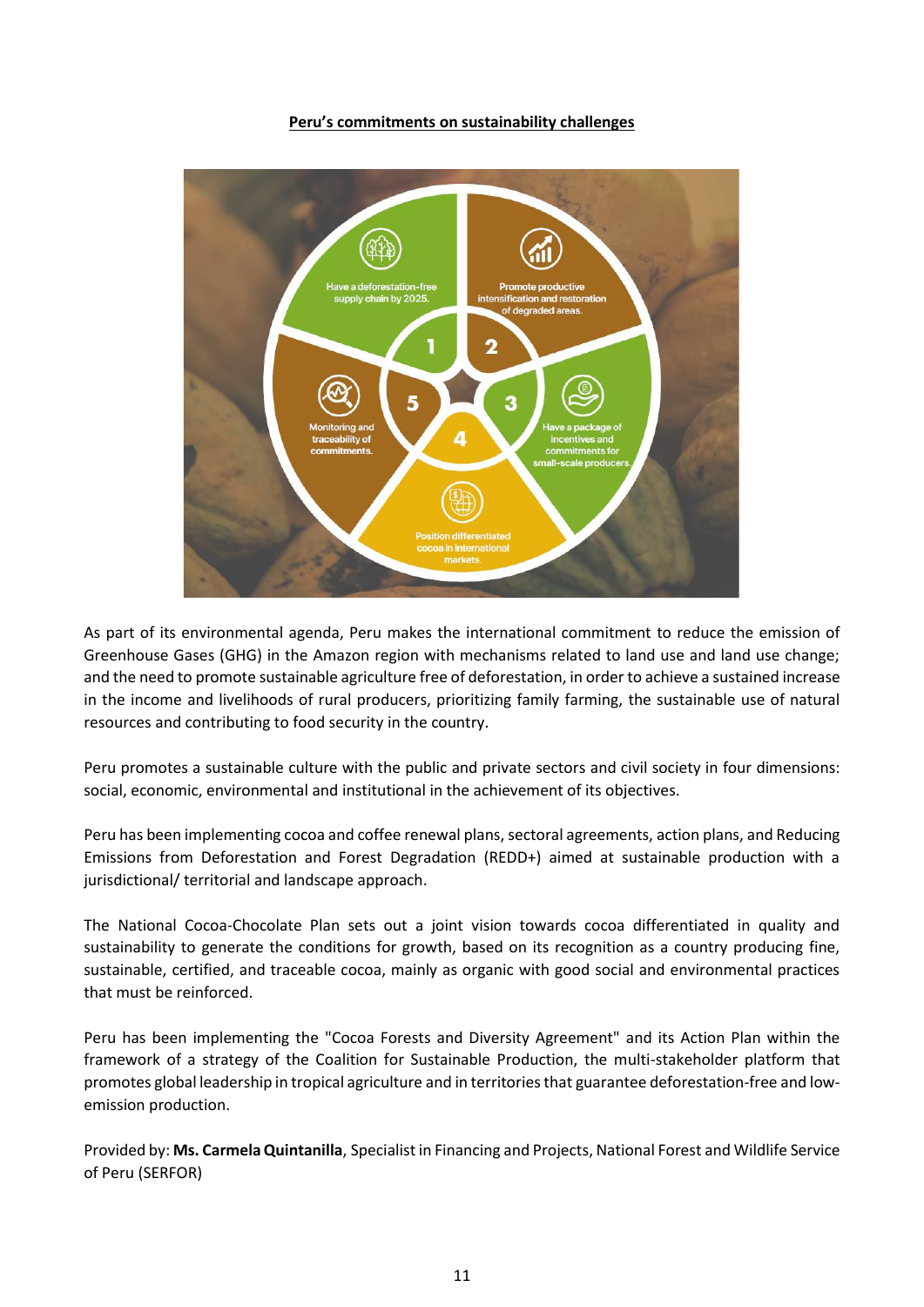# <span id="page-13-0"></span>**Appendix 2: Speaker Profiles**

#### **WELCOME ADDRESS**



# **Mr. Joseph Wozniak Head Trade for Sustainable Development Programme International Trade Centre (ITC)**

Joseph Wozniak has over 20 years' experience in international trade and development. He heads the Trade for Sustainable Development Programme (T4SD) at ITC where he is responsible for Value chain transparency and traceability solutions benefitting 60,000+ MSME suppliers through privatesector partnerships. Joseph also leads the development and dissemination of the Standards Map platform. Prior to ITC he worked for KPMG LLP and as a Senior Economist with the Overseas Private Investment Corporation (OPIC) in Washington, D.C. where he was responsible for the monitoring and

evaluation of the Agency's portfolio and the development of analytical tools for the impact assessment of OPIC's emerging markets investment projects in sectors such as agriculture, manufacturing, and consumer products. He is a graduate of the Johns Hopkins University School of Advanced International Studies (SAIS).

#### **KEYNOTE ADDRESS**



# **Dr. Jason Clay Senior Vice President Executive Director, Markets Institute World Wildlife Fund**

Jason gets things done on a global scale. His ideas are changing the way governments, companies, foundations, researchers, and NGOs identify and address risks and opportunities for their work. His work currently focusses on creating awareness of issues that will become more important to the production of food and soft commodities as well as building consensus about what can be done to address them.

He has also brought people together to improve environmental performance in food production and supply chains. Jason has helped create global standards for producing and using raw materials. He has convened platforms of retailers, buyers, producers, and environmentalists to reduce the key impacts of producing soy, cotton, sugarcane, salmon, shrimp, molluscs, catfish and tilapia as well as to understand where GHG emissions are the most significant and how they can be reduced.

Jason ran a family farm, taught at Harvard and Yale, worked at the US Department of Agriculture, and worked with human rights and environmental organizations before joining WWF in 1998. His favourite flavour of ice cream is Ben & Jerry's Rainforest Crunch, which he helped create—with sustainably harvested ingredients after meeting "Ben" at a fundraiser featuring the Grateful Dead. Source: [www.worldwildlife.org/experts/jason-clay](https://eur03.safelinks.protection.outlook.com/?url=https%3A%2F%2Fwww.worldwildlife.org%2Fexperts%2Fjason-clay&data=04%7C01%7Cmsummerer%40intracen.org%7C3e69eb5b501f46c1d6b108da0ce34fb3%7Cc3476d307bc34f9b9d15f444947ff4cd%7C0%7C0%7C637836467697655077%7CUnknown%7CTWFpbGZsb3d8eyJWIjoiMC4wLjAwMDAiLCJQIjoiV2luMzIiLCJBTiI6Ik1haWwiLCJXVCI6Mn0%3D%7C3000&sdata=RSAyOxpt7U7obImuShIS8qoB7OzAxd7l4fM1kExLFWA%3D&reserved=0)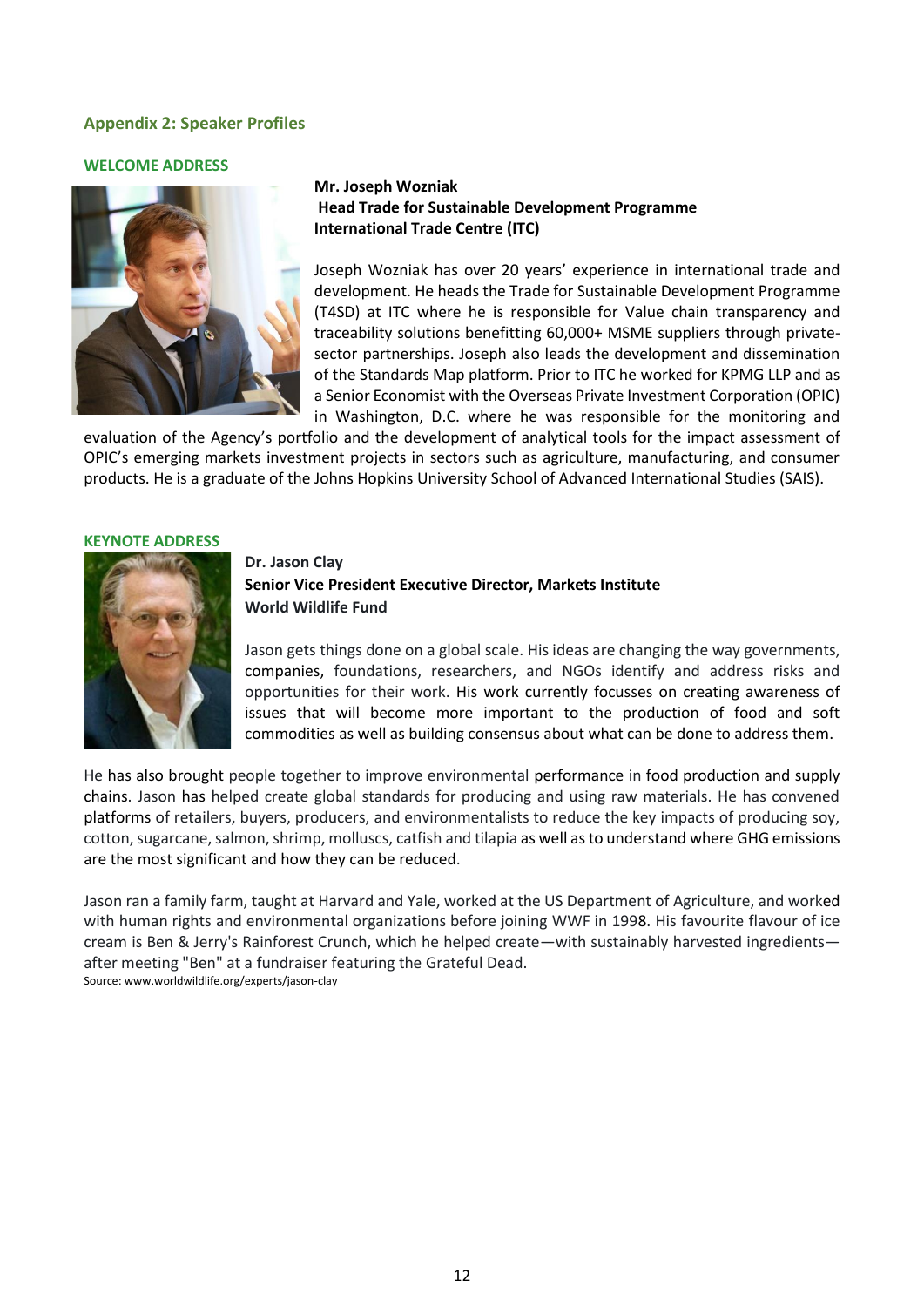#### **MODERATION**



**Mr. Adrian Greet Director & Owner - A. Greet Co. Limited Senior Advisor - Cambridge Institute for Sustainability Leadership**

Adrian is a sustainability practitioner who recognises that true success for sustainability is achieved through collaboration, transparency, and innovation. Currently supporting a range of organisations as they develop and progress their

own key business and sustainability challenges. Working to support Cambridge Institute for Sustainability Leadership (CISL) as a Senior Advisor, Adrian is providing support to CISL's Business and Nature portfolio objectives including the Business and Nature Leadership Group, "Investing in Nature" projects with We Mean Business and UKRI CGRF Trade, Development and the Environment Hub (Trade-Hub).

As a member of the Executive Committee for over 7 years and then as President, Adrian led the work on SAI Platform's [Vision, Mission and Strategies.](https://saiplatform.org/pressroom/256/33/SAI-Platform-s-New-Vision-and-Mission) In the role of Director General, Adrian drove these strategies and developed the organisation in support of member value and growth, and towards a sustainable future for agriculture on a global scale.

During a career of over 33 years with Mars Incorporated, Adrian has led positive change across various areas and in many roles: most recently as one of the leading architects of the [Mars](https://www.mars.com/global/sustainable-in-a-generation)  [Sustainable in a Generation Plan.](https://www.mars.com/global/sustainable-in-a-generation) He is an experienced public speaker and a highly experienced manager, who takes a value-driven approach to creating a culture, ethos and team that thrive on improvement and empowerment. Adrian holds a BSc. Honours degree from London University in Mathematics and Physics. He has worked as a member of the board of governors for the [Dairy Sustainability](https://dairysustainabilityframework.org/)  [Framework,](https://dairysustainabilityframework.org/) the Advisory Board for the [Quantis Geofootprint Tool](https://quantis-intl.com/geofootprint-tool-will-accelerate-decarbonization-of-the-agricultural-sector/) and remains an active support to the [Surrey](https://www.surrey.ac.uk/centre-environment-sustainability/postgraduate-study/practitioner-doctorate-sustainability)  [University Practitioner Doctorate in Sustainability.](https://www.surrey.ac.uk/centre-environment-sustainability/postgraduate-study/practitioner-doctorate-sustainability)

#### **PANEL**



# **Ms. Carolina Castañeda Director Europe Federación Nacional de Cafeteros de Colombia B.V.**

Carolina belongs to the fourth generation dedicated to activities related to Colombian coffee. She has worked in coffee during 15 out of her 17 years of experience. She has experience in sustainability, international trade, risk management and project design and implementation in Colombian rural areas. Carolina has a bachelor's degree in physics and one in Economics from the University of Los Andes in Colombia. She has a master's in Economics from the same university and a Master's in Mathematics in

Finance from New York University. Her life purpose is improving the living conditions of Colombian coffee growers and designing projects that would help build long lasting peace in Colombia. Her hobbies are drinking delicious Colombian coffee and visiting the magnificent Colombian coffee fields.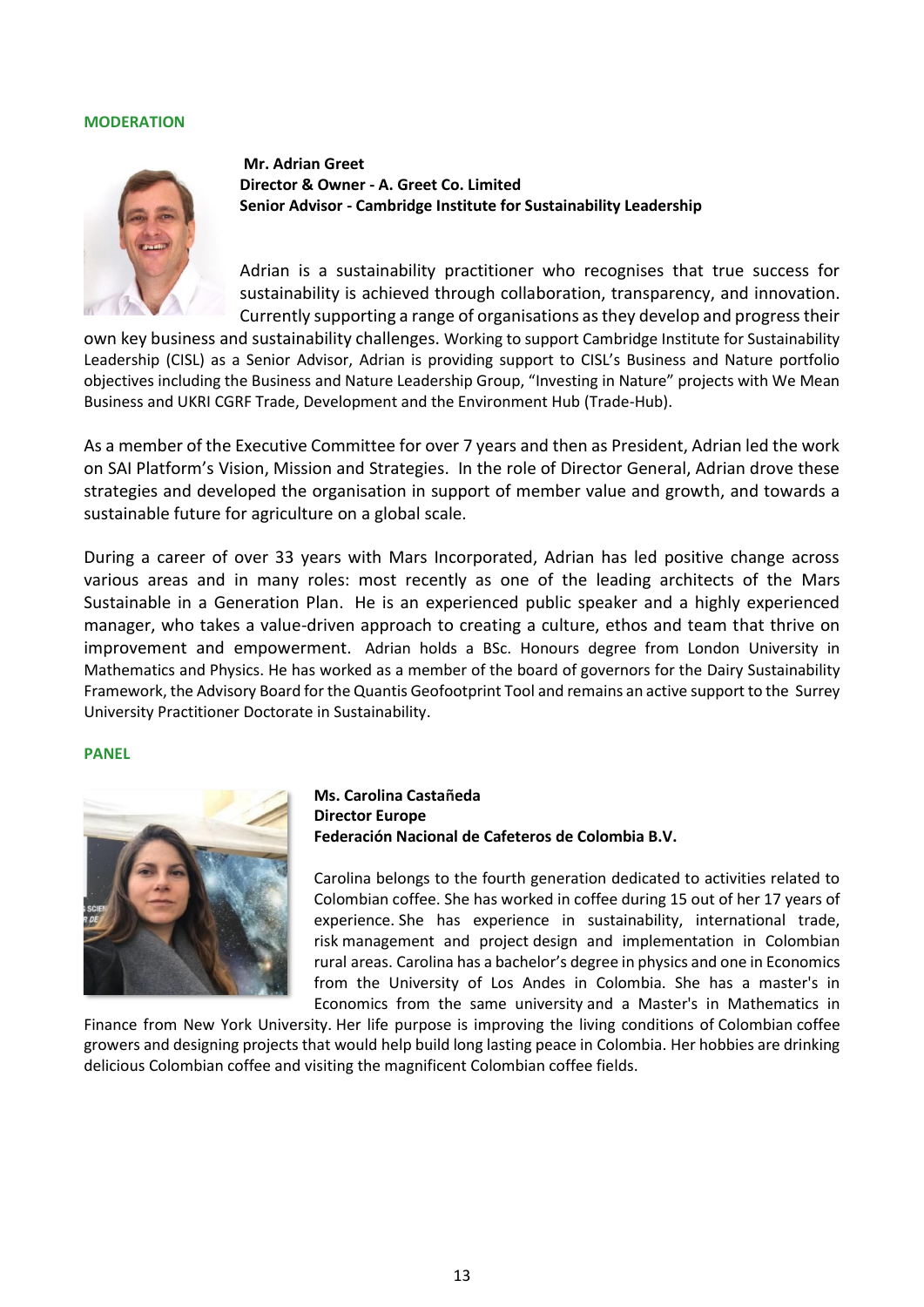

# **Mr. Alex Arnaud Assanvo Executive Secretary Cote d'Ivoire - Ghana Cocoa Initiative**

Alex has more than a decade of professional experience in international development and agricultural programs. Before taking up the Executive Secretary role, he was the Director Corporate Affairs, Cocoa, Mars Wrigley (MW). Alex was responsible for overseeing all government relations and international institutional activities relevant to MW in Europe and across Africa. Alex joined Mars in 2013, as Global Programs lead, where he developed advocacy and engagement strategies to support Mars

Sustainability objectives, including through leadership of the company relationships with key global NGOs such as Oxfam and Greenpeace, and through support of Mars' engagement in forums such as the United Nations. He later served as Director, International Government Relations. In this role, Alex helped design a framework for the development of strategies to guide Mars' engagement with international organizations, such as the WHO, IFAD, and World Bank and others. Earlier in his career, Alex worked at Mondelez International, Fairtrade Labelling Organization and the German Organization for Technical Cooperation (GIZ). Alex was born in Côte d'Ivoire and grew up in Cote d'Ivoire and France.



### **Mr André Nassar Executive President ABIOVE – Brazilian Association of Vegetable Oil Industries**

André is the executive president of ABIOVE, the Brazilian Association of Vegetable Oil Industries, since 2018. ABIOVE represents 15 companies operating in Brazil, producing, and exporting meal, vegetable oils and biodiesel. André served as Secretary of Agricultural Policy at the Brazilian Ministry of Agriculture, Livestock and Supply and as president of the board of directors at Embrapa both in 2015 and 16. Andre is cofounder of Agroicone, company on which he worked for several

agribusiness sectors in Brazil and international organizations, coordinating studies, assessments, and consulting projects. He holds a doctoral degree in Business and Administration from University of Sao Paulo (USP) and a degree in Agronomic Engineer from "Luiz de Queiroz" School of Agronomics (ESALQ) from USP.



### **Ms Carmela Quintanilla Specialist in Financing and Projects National Forest and Wildlife Service of Peru (SERFOR)**

Economist at the National Forestry and Wildlife Service (SERFOR), an entity attached to the Ministry of Agrarian Development and Irrigation of Peru (MIDAGRI). Specialist in Financing and Projects of the General Directorate of Forest and Wildlife Policy and Competitiveness, focusing on climate financing and financial mechanisms. Ms Quintanilla worked in the preparation of the "Forest Program for the Amazon Basin and Region of the Amazon Cooperation Treaty

Organization (OTCA)" 2021 for Peru, as well as in the execution of the "Action Plan of the Leticia Pact for the Amazon". She is a representative of Latin America's producing countries for the ITTO, helping to draft the "ITTO Strategic Action Plan 2022-2026". She has also been a consultant for the FAO, USAID, and the World Bank as an expert in agricultural development programs. She participated in the preparation of The Value Chain Competitiveness Study (cocoa and chocolate, coffee) and accompanying Action Plans for the Inter-American Development Bank. In this case, she was the Director of the Lima Products Exchange's Round.